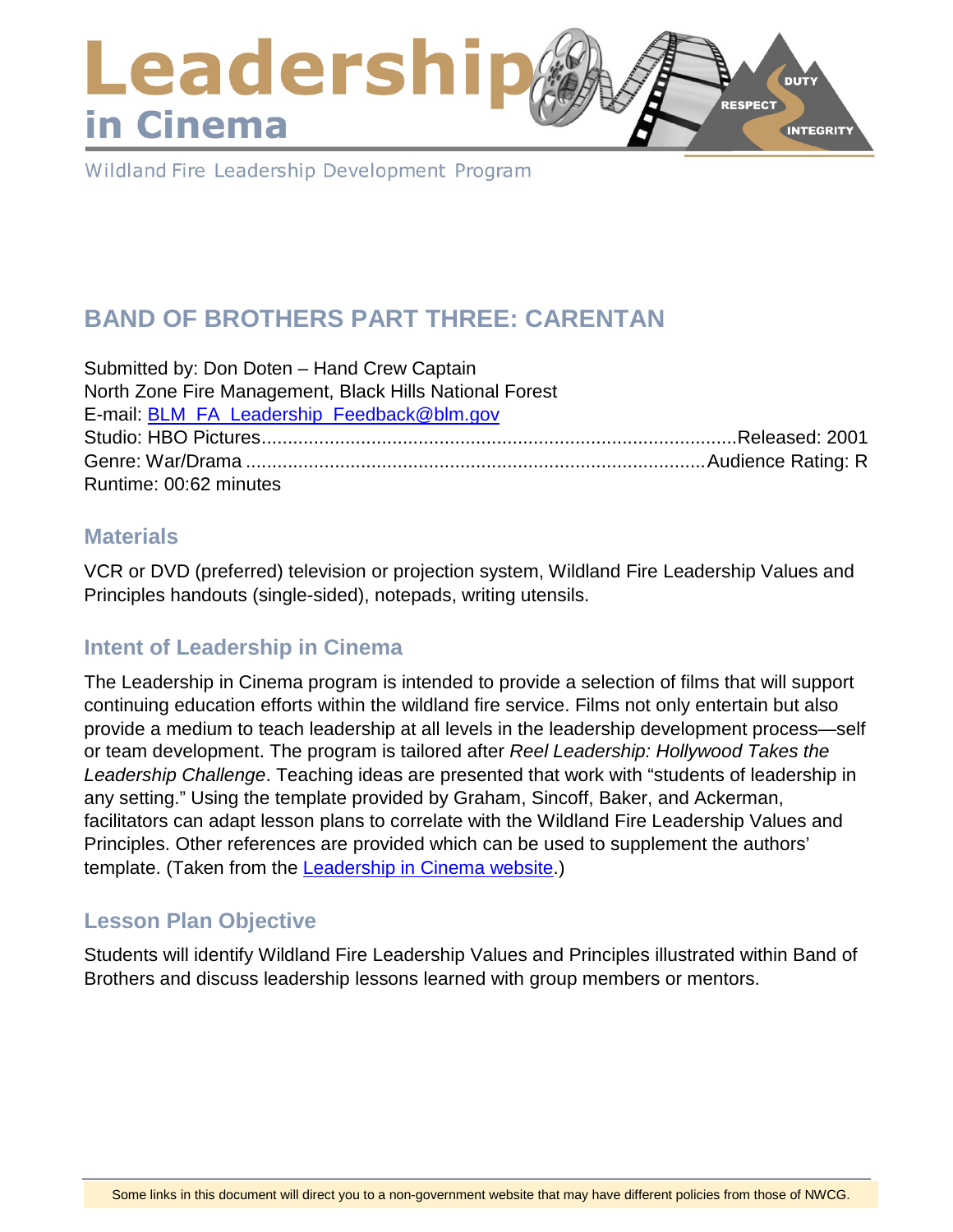# **Basic Movie Plot**

Starting with their rigorous boot camp training in Georgia in 1942, the miniseries recounts the remarkable achievements of this volunteer rifle company, which parachuted into France early on D-Day morning 1944; spearheaded the Market-Garden and Rhine offensives; engaged the Nazis in Bastogne and the Bulge; and captured Hitler's "impenetrable" Eagle's Nest at Berchtesgaden in 1945. (Taken from the [HBO official website\)](http://www.hbo.com/band/landing/currahee.html)

This Emmy-winning miniseries etched an unforgettably vivid portrait of WWII, as experienced by an Army unit serving in Europe, which parachuted into Normandy on D-Day and fought for the remainder of the war. Band of Brothers gives the history and tells the story of Easy Company, 506th Regiment of the 101st Airborne Division, US Army. Drawn from the interviews with survivors of Easy Company, as well as soldiers' journal and letters, Band of Brothers chronicles the experiences of these young men who knew extraordinary bravery and extraordinary fear. (Taken from the [History Channel\)](http://www.history.com/topics/d-day)

### **Band of Brothers – Part Three: Carentan Summary**

Easy Company's next objective is to take the town of Carentan where they engage in street to street fighting with a doggedly determined enemy. The fighting is hard and there are many casualties. Having pushed the Germans out, Easy Company now has to hold the position and soon face a counter-attack from German forces, including artillery and tanks. For Pvt. Albert Blythe, the pressure and stress pushes him to the breaking point. He even suffers from hysterical blindness but soon recovers with a few words of encouragement from Winters. After 36 days in battle, Easy Company is finally relieved and get to return to their base in England. ((Taken from the [Internet Movie Database website\)](http://www.imdb.com/title/tt1245384/synopsis)

#### **Cast of Main Characters**

| (Photographs of main characters at the end of the list) |  |
|---------------------------------------------------------|--|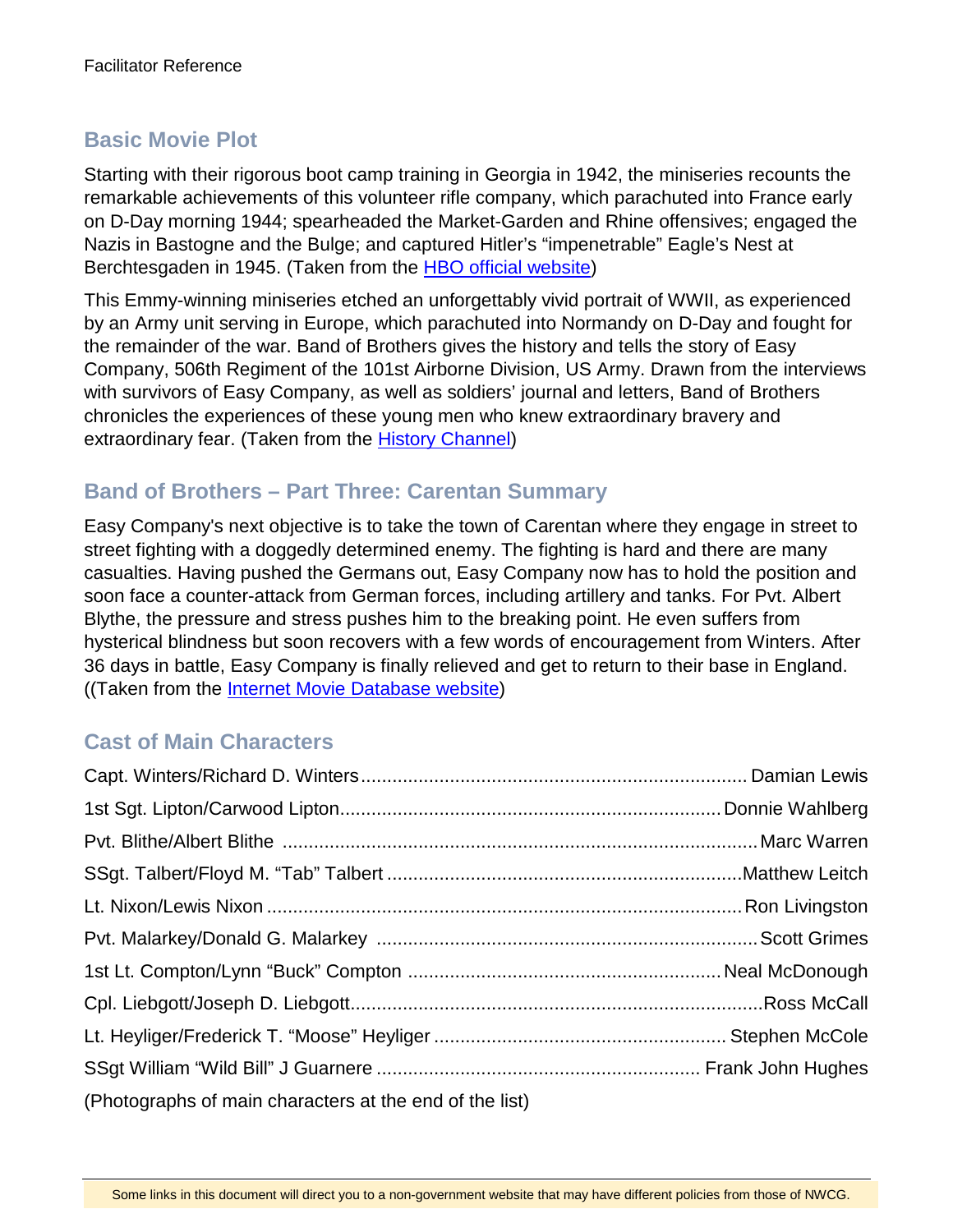# **Facilitation Options**

Band of Brothers is an excellent leadership film addressing multiple facets of the wildland fire leadership values and principles. Various avenues can be pursued depending upon the facilitator's intent. At a minimum, students can identify the Wildland Fire Leadership Values and Principles that are illustrated in the film. Students should be less concerned with how many principles they view within the film and more concerned with how the principles they do recognize can be used in their self-development as a leader. The film can be viewed in its entirety or by clip selection depending on facilitator intent and time schedules. Another method is to have the students view the film, and then hold the discussion session with the entire group.

### **Full-film Facilitation Suggestion**

When opting for the full-film method, the facilitator should follow the outline below:

- Facilitator will go over a basic plot of the movie and cover the objective.
- Review the Wildland Fire Leadership Values and Principles with students (Hand out sheets)
- Advise students to document instances within the film that illustrate/violate the Wildland Fire Leadership Values and Principles on the handout provided.
- Show students Band of Brothers Part Three: Carentan.
- Break. After showing the movie, provide at least 15 minutes for a break, and also give time for the students to discuss their finding and reflect on how this movie applies to their jobs and private lives.
- Have students discuss their findings and how they will apply leadership lessons learned to their leadership role in wildland fire suppression. The facilitator can reference the specific clips (see clip facilitation section) to encourage further discussion or help clarify points of interest.
- Wrap up the session and encourage students to apply leadership lessons learned in their personal and work lives, as well as take the opportunity to initiate or update their leadership self-development plan. Also, consider mentioning to the students about acquiring a mentor and relate this to the self-development plan.

# **Clip Facilitation Suggestion**

When opting for the clip method, the facilitator should follow the outline below:

- Break into smaller groups. (Optional) But consider breaking up into three groups, one for each of the values (example).
- Review the Wildland Fire Leadership Value or Principle(s) targeted for discussion. Hand out the sheets, and briefly go over each one, duty, respect and integrity.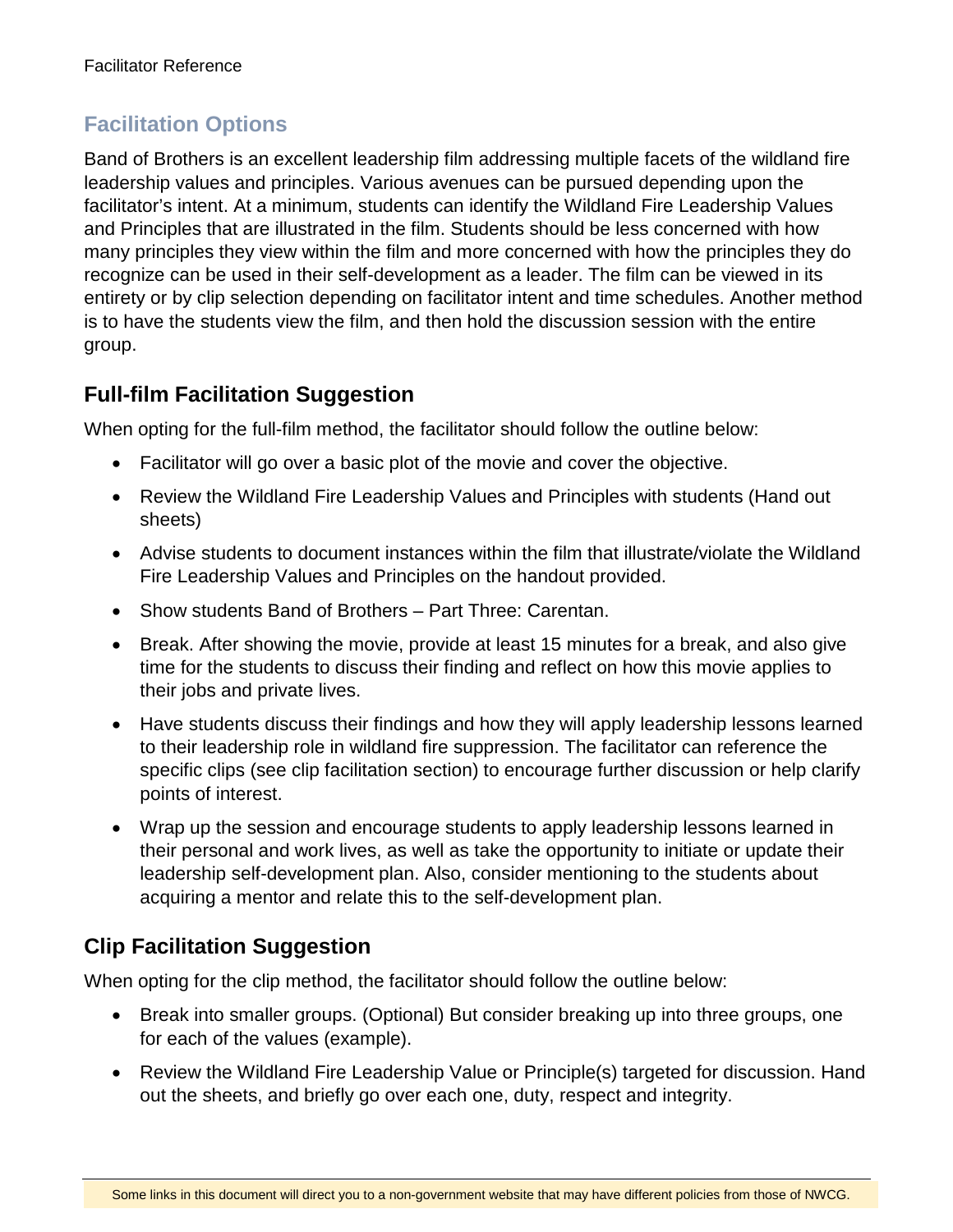- Facilitator will go over a basic plot of the movie and cover the objective.
- Facilitator will briefly describe the clip and quide the discussion of the clip to the specific principle that is discussed. Make sure to get plenty of feedback from the students before revealing the answer. (Spend approximately 5 minutes per clip).
- Have students discuss their findings and how they will apply leadership lessons learned to their leadership role in wildland fire suppression. The facilitator can reference the specific clips (see clip facilitation section) to encourage further discussion or help clarify points of interest.
- Wrap up the session and encourage students to apply leadership lessons learned in their personal and work lives, as well as take the opportunity to initiate or update their leadership self-development plan. Also, consider mentioning to the students about acquiring a mentor and relate this to the self-development plan.

#### **Specific Clip Usage for Band of Brothers – Part Three: Carentan**

**Facilitator Hint**: Ensure familiarity with each individual clip in order to guide the groups.

• The following clips may assist facilitators with leadership discussions. All times are approximate. (Start time/Stop time.)

# **Duty**

**Discussion Point One** (09:30/9:46): While marching to their new assignment, Easy Company loses contact with F Company. This is a good example of F Company not doing their duty of ensuring that contact is maintained with Easy Company.

**Discussion Point Two** (13:20/13:55): Winters commands folks to get out of ditches and keep moving forward into the city. He reminds everyone of their duty to each other.

**Discussion Point Three** (17:14/18:19): Sgt. Lipton ensures men are moving out of the streets after German artillery begins raining down. He risks exposing himself to injury when they are taking artillery. Lipton takes command to start moving and get out of streets.

**Discussion Point Four** (41:36/43:00): In the face of the German tanks, other companies retreat. Easy Company holds their position and continues to hold until reinforcements arrive.

# **Respect**

**Discussion Point One** (23:50/25:50): Winters looks out for well-being of his people. He talks with Blithe at the aid station. Winters display of interest and concern seems to snap Blithe out of depression and "blindness."

**Discussion Point Two** (42:05/42:50): Blithe cowers in his foxhole. Winters commands him to stand up and return fire. Winters does not berate Blithe for his fear; he encourages him to keep firing.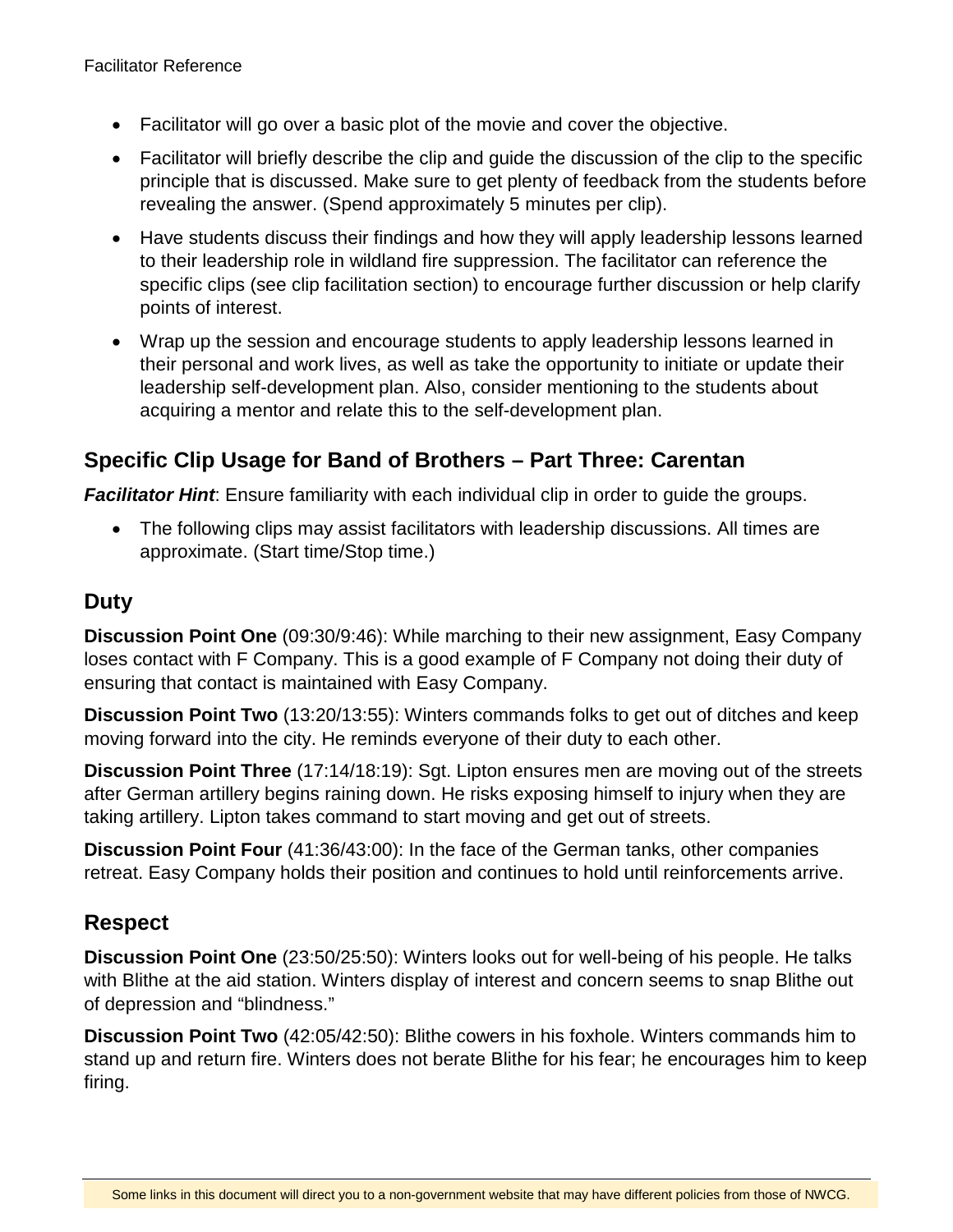**Discussion Point Three** (58:30): Private with three purple hearts gives up one to Sgt. Talbert (who was mistakenly bayoneted by Pvt. Smith earlier in the episode). Other members of Easy Company make a joke out of Pvt. Smith's error rather than belittling him.

### **Integrity**

**Discussion Point One** (22:30/23:00): Even after injury, Lt. Winters takes action to get the company assembled while getting bullet fragments removed from his leg.

**Discussion Point Two** (29:25/30:00): Perconte complains, "How far are we going?"Luz replies, "Until they tell us to stop." This is a good example of peer-to-peer integrity.

**Discussion Point Three** (50:43): The decision is made to find out what is in the house. Blithe shows that he has overcome some of his fear by volunteering to lead the scouting mission.

# **Film/Book Discussion**

Consider having a few students read Stephen E. Ambrose, Band of Brothers: E Company, 506th Regiment, 101st Airborne from Normandy to Hitler's Eagle's Nest (New York, 1992). Lead a discussion between students who have read the book and those who watched the film. Compare and contrast the book and the movie.

#### **References**

- [Band of Brothers website](http://www.hbo.com/band/landing/currahee.html)
- The Avalon Project: [World War II documents](http://avalon.law.yale.edu/subject_menus/wwii.asp)
- National Archives: [Powers of Persuasion Poster Art of World War II](https://www.archives.gov/education/lessons/wwii-posters)

#### *Resources – Books*

- Ambrose, Stephen E. Band of Brothers: E Company, 506th Regiment, 101st Airborne from Normandy to Hitler's Eagle's Nest. New York. 1992.
- Kennedy, David. Freedom from Fear: The American People in Depression and War, 1929-1945. 1999.

Hyperlinks have been included to facilitate the use of the Wildland Fire Leadership Development Program website. Encourage students of leadership to visit the [website](https://www.fireleadership.gov/)  [\(https://www.fireleadership.gov/\)](https://www.fireleadership.gov/).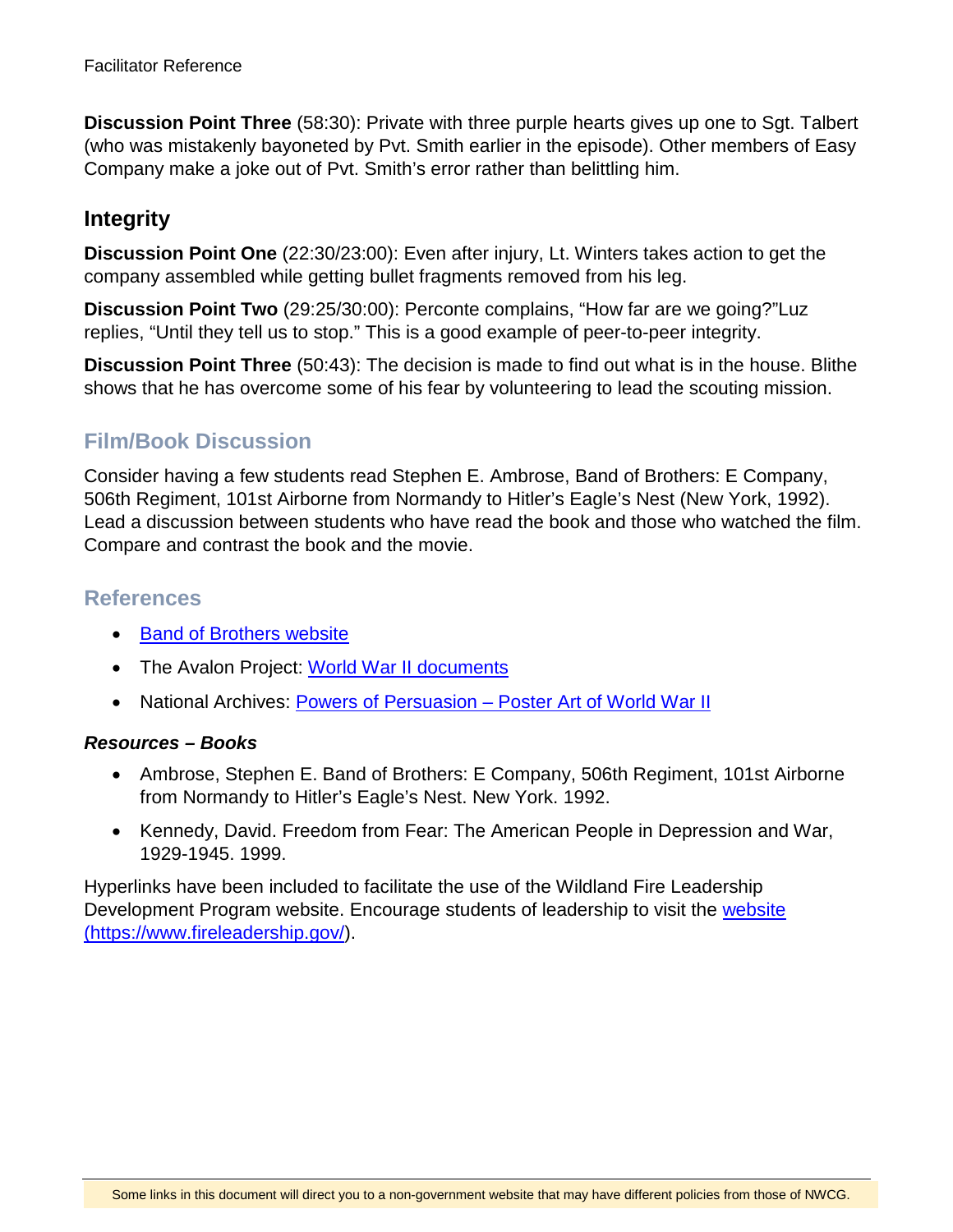# **Band of Brothers – Part Three: Carentan**

#### **Facilitator Reference**

Below is a short list of examples from the movie that coincide with the Wildland Fire Leadership Values and Principles. Discuss leadership lessons learned from the film with the class and have the class discuss these within their groups. Have the group document film clips illustrating the Wildland Fire Leadership Values and Principles.

#### **Duty**

- 1. Be proficient in your job, both technically and as a leader.
- 2. Make sound and timely decisions.
- 3. Ensure that tasks are understood, supervised and accomplished.
- 4. Develop your subordinates for the future.
	- Winters and Lipton both show that they are capable of quick decisions in a crisis. Two examples: Winters gets his men out of the ditches and moving into Carentan, and Lipton quickly orders men off the streets when artillery fire falls in. (What other examples of timely decision making appear in this episode?)
	- Winters and his men continuously show concern for Blithe's condition in this episode, checking up on him. (Is this more an example of developing him personally, or developing him for the good of the company? Or both?)

#### **Respect**

- 1. Know your subordinates and look out for their well-being.
- 2. Keep your subordinates informed.
- 3. Build the team.
- 4. Employ your subordinates in accordance with their capabilities.
	- Winters checks up on Blithe after he loses his eyesight. Winters seems to tune in that something else may be bothering Blithe. (How are these demonstrations of knowing his subordinates?)
	- Talbert is ineligible for a Purple Heart because he was bayoneted by a fellow soldier. He is given one by a soldier who has three. (How do you think this gesture may have helped build camaraderie in Easy Company?)

#### **Integrity**

1. Know yourself and seek improvement.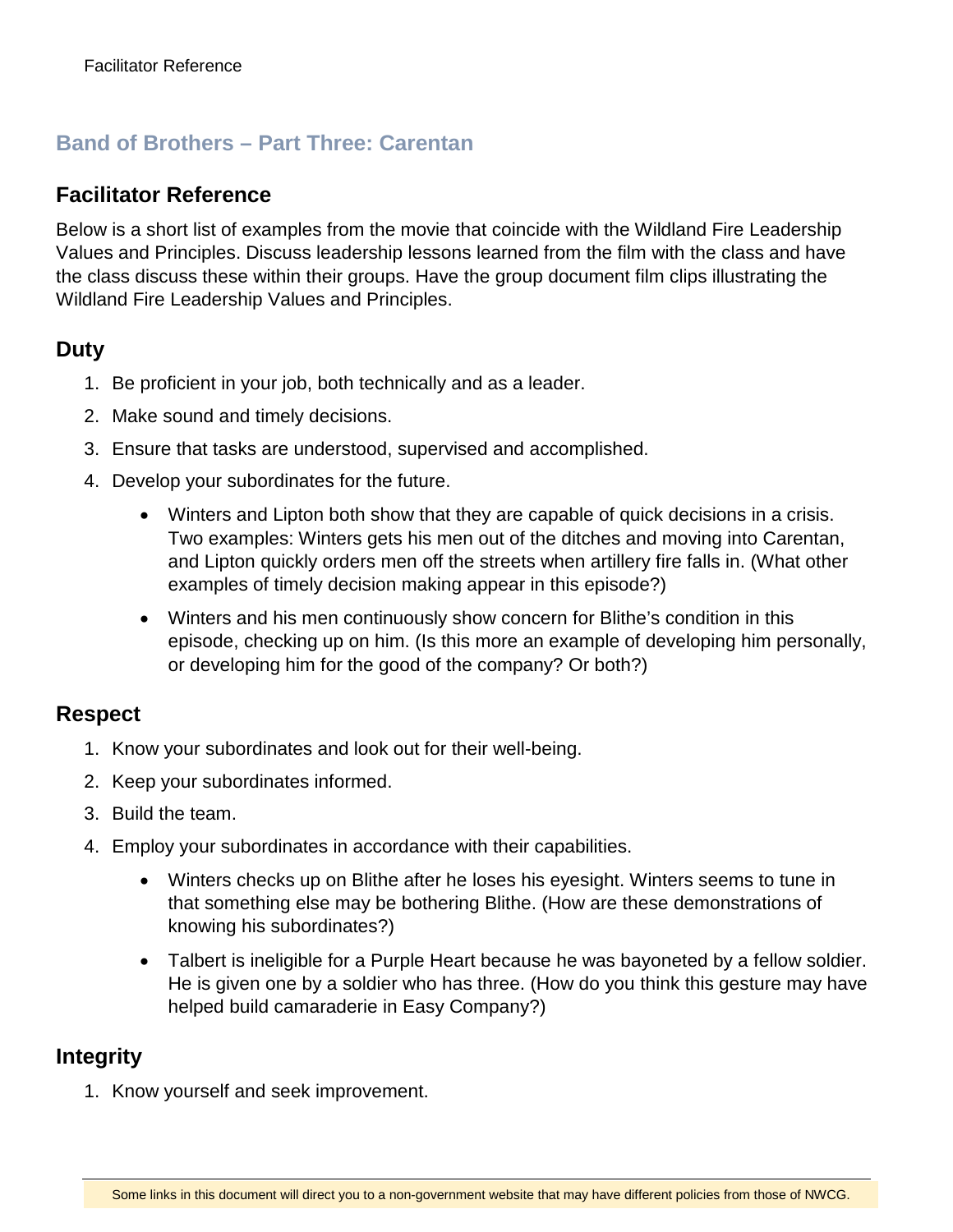- 2. Seek responsibility and accept responsibility for your actions.
- 3. Set the example.
	- Winters consistently leads by example, leading the attack on Carentan and motivating his men to hold their positions under difficult odds. (How do you think this style affects the performance of his men?)
	- Lipton shows concern for his subordinates, by getting the men off the streets when German artillery hits Carentan. (Do you think his attitude is a reflection of the example Winters has set?)
	- Blithe volunteers to lead the scouting mission of the abandoned house, when no one else will. (Although the outcome is tragic, he shows that he is finally seeking responsibility and improvement. Do you believe he would have led the mission without the strong leadership examples of Winters or Lipton?)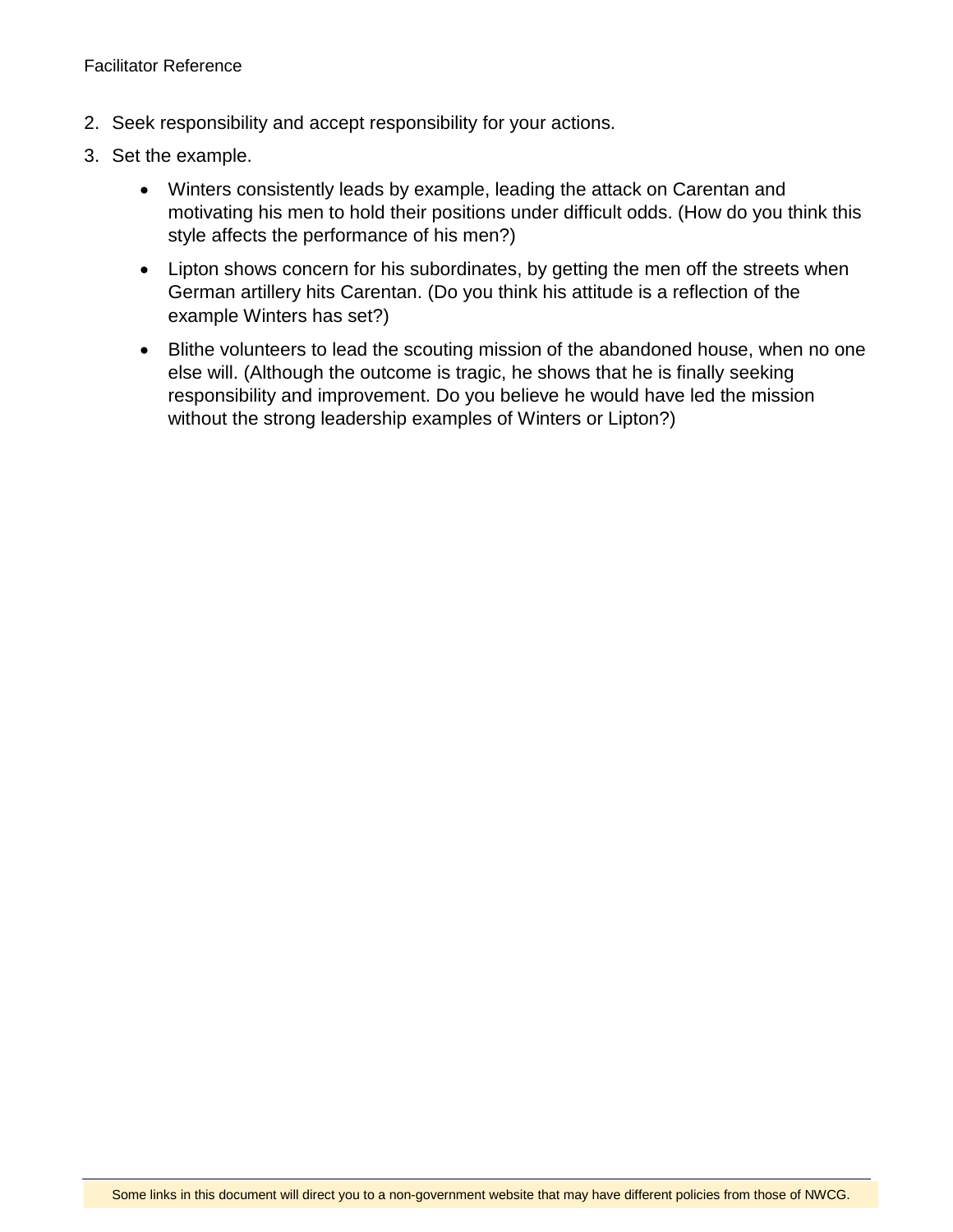### **Questions To Generate Further Discussion**

Excerpt from: "Leaders We Would Like to Meet" Interviews

- 1. What makes you want to follow someone?
- 2. What kind of leader do you think you are? What do you think others would say?
- 3. If you were to pick three of the most important character traits for an effective leader, what would those be?
- 4. Are leaders born or made?
- 5. Who are some of the individuals that had a significant influence on your life? Currently, who do you think is leadership role model and why?
- 6. If you are not currently in fire, how do you think this movie could be applied to your job?
- 7. What are some of the toughest decisions or dilemmas you have faced? What helped to guide you through those situations?
- 8. Why do you think people follow you?
- 9. How do some of the events in Band of Brothers apply specifically to your job, to your personal life?
- 10.Which character in Band of Brothers do you think is most like you?
- 11.How do you go about initiating a new idea in order to put it into practice?
- 12.Regarding leadership, what quotes come to mind?
	- "Before honor comes humility." Proverbs
	- "Lead me, follow me, or get out of my way." General George Patton
	- "Leadership is not only doing the right thing, but it is doing the right thing at the right time." Life Application Bible
	- "Leaders are not born, they are made. They are made by hard effort, which is a price all of us must pay to achieve any goal that is worthwhile." Vince Lombardi
	- "Only one man in a thousand is a leader of men, the other 999 follow women." Groucho Marx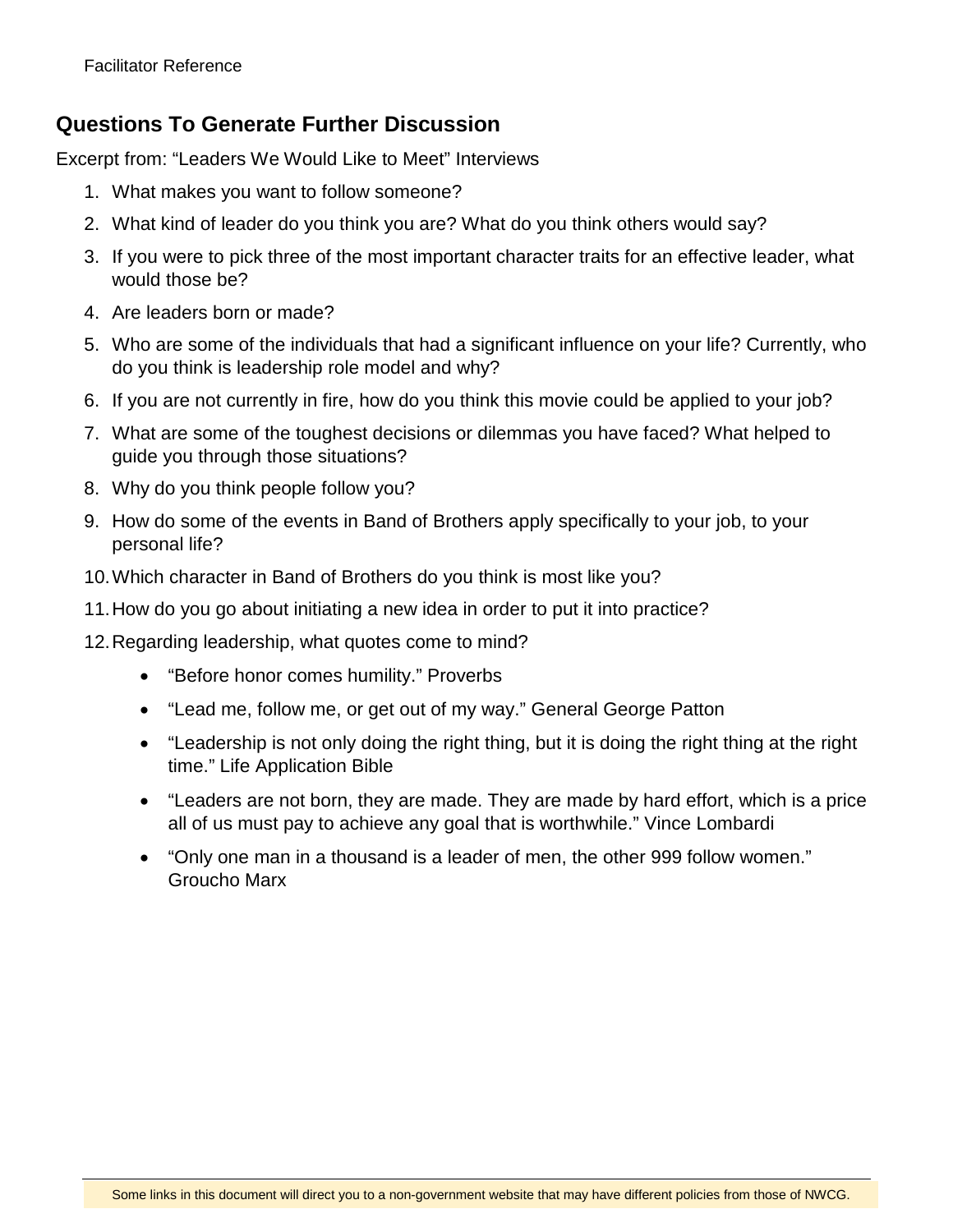### **Band of Brothers – Part Three: Carentan**

Document film clips illustrating the Wildland Fire Leadership Values and Principles and discuss leadership lessons learned from the film with the class.

### **Duty**

- 1. Be proficient in your job, both technically and as a leader.
- 2. Make sound and timely decisions.
- 3. Ensure that tasks are understood, supervised and accomplished.
- 4. Develop your subordinates for the future.

#### **Respect**

- 1. Know your subordinates and look out for their well-being.
- 2. Keep your subordinates informed.
- 3. Build the team.
- 4. Employ your subordinates in accordance with their capabilities.

#### **Integrity**

- 1. Know yourself and seek improvement.
- 2. Seek responsibility and accept responsibility for your actions.
- 3. Set the example.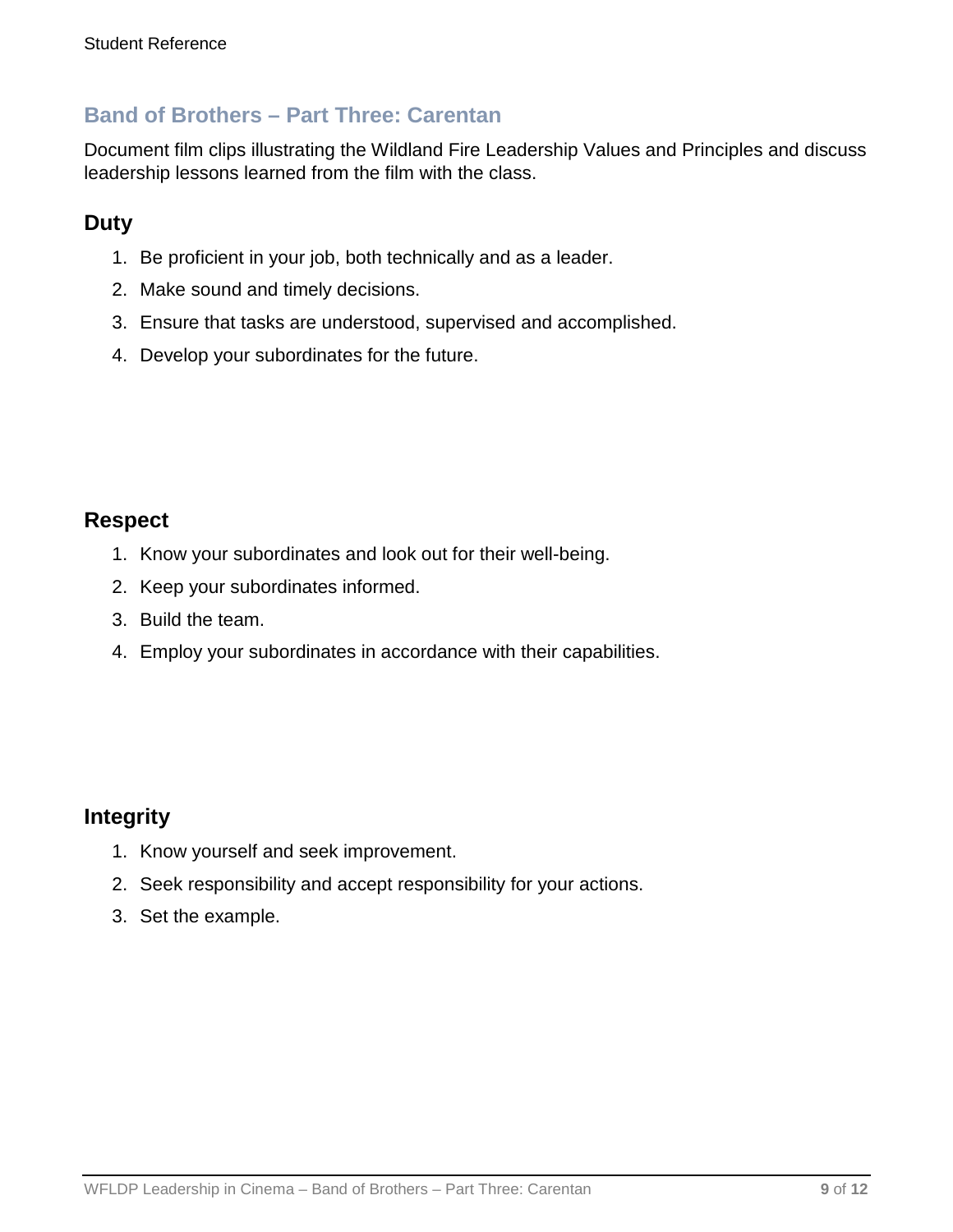#### Be proficient in your job, both technically & as a leader.

- Take charge when in charge.
- Adhere to professional standard operating procedures.
- Develop a plan to accomplish given objectives.

#### Make sound & timely decisions.

- Maintain situation awareness in order to anticipate needed actions.
- Develop contingencies & consider consequences.
- Improvise within the commander's intent to handle a rapidly changing environment.

#### Ensure that tasks are understood, supervised, accomplished.

- Issue clear instructions.
- Observe & assess actions in progress without micro-managing.
- Use positive feedback to modify duties, tasks & assignments when appropriate.

#### Develop your subordinates for the future.

- Clearly state expectations.
- Delegate tasks that you are not required to do personally.
- Consider individual skill levels & developmental needs when assigning tasks.

#### Know your subordinates and look out for their well-being.

- Put the safety of your subordinates above all other objectives.
- Take care of your subordinate's needs.
- Resolve conflicts between individuals on the team.

#### Keep your subordinates informed.

- Provide accurate & timely briefings.
- Give the reason (intent) for assignments & tasks.
- Make yourself available to answer questions at appropriate times.

#### **Build the team.**

- Conduct frequent debriefings with the team to identify lessons learned.

- Recognize accomplishments & reward them appropriately.

- Apply disciplinary measures equally.

#### Employ your subordinates in accordance with their capabilities.

- Observe human behavior as well as fire behavior.
- Provide early warning to subordinates of tasks they will be responsible for.
- Consider team experience, fatigue & physical limitations when accepting assignments.

#### Know yourself and seek improvement.

- Know the strengths/weaknesses in your character & skill level.
- Ask questions of peers & supervisors.
- Actively listen to feedback from subordinates.

#### Seek responsibility and accept responsibility for your actions.

- Accept full responsibility for & correct poor team performance.
- Credit subordinates for good performance.
- Keep your superiors informed of your actions.

#### Set the example.

- Share the hazards & hardships with your subordinates.
- Don't show discouragement when facing setbacks.
- Choose the difficult right over the easy wrong.





**MNDELIN**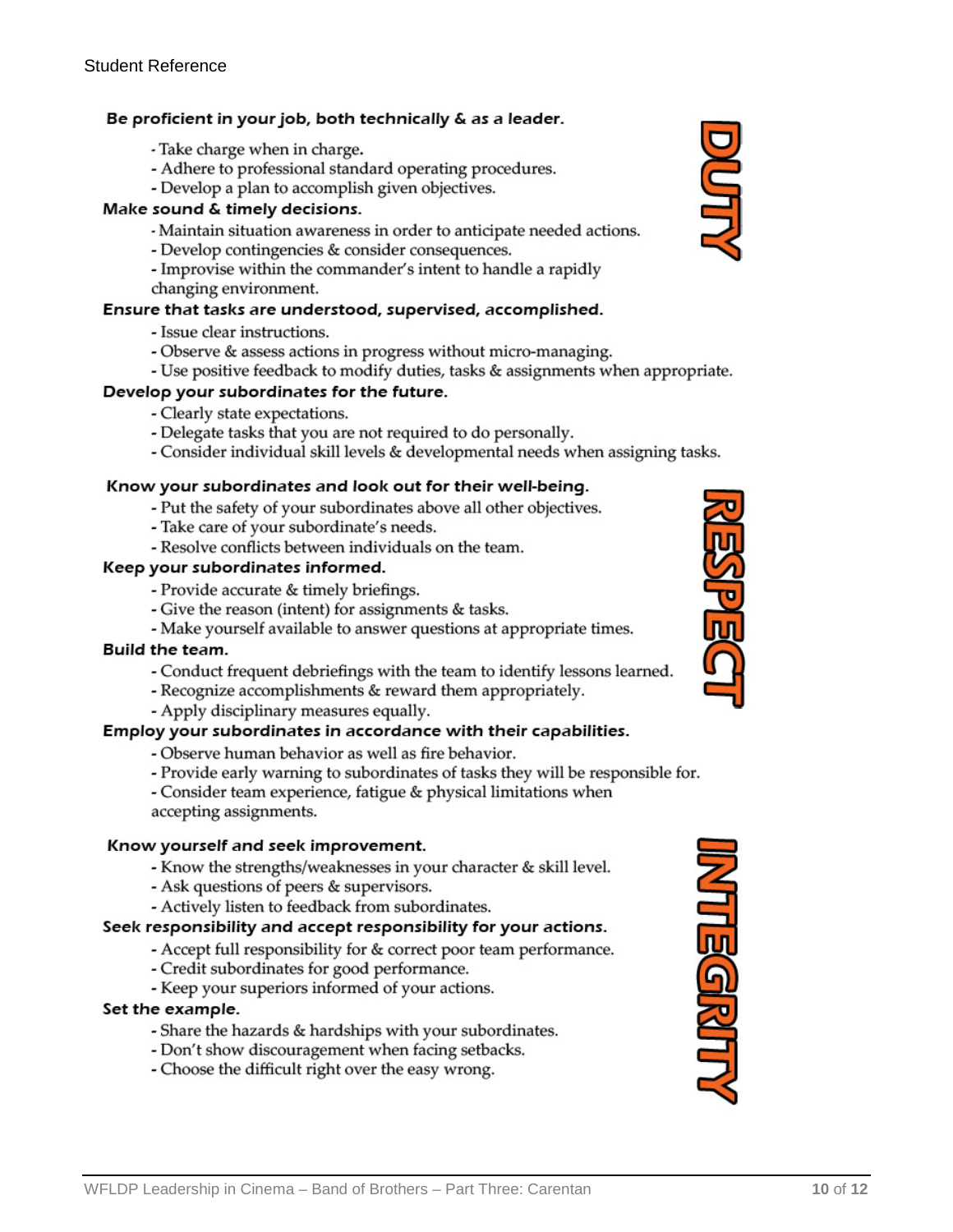

### **Leadership Self Development Plan**

For Wildland Firefighters...a Lifetime of Learning

**Next level of leadership:**

**Directed reading (Professional Reading Program) and other self-study:**

**Training (Next wildland fire L- and S-courses):**

**Details (Temporary assignments with new or increased responsibility):**

**Mentor (Identifying and asking a role model to provide guidance):**

**Outside Activities (Associations, volunteer programs, higher education, etc.)**

| Employee:   | Date: |
|-------------|-------|
|             |       |
| Supervisor: | Date: |